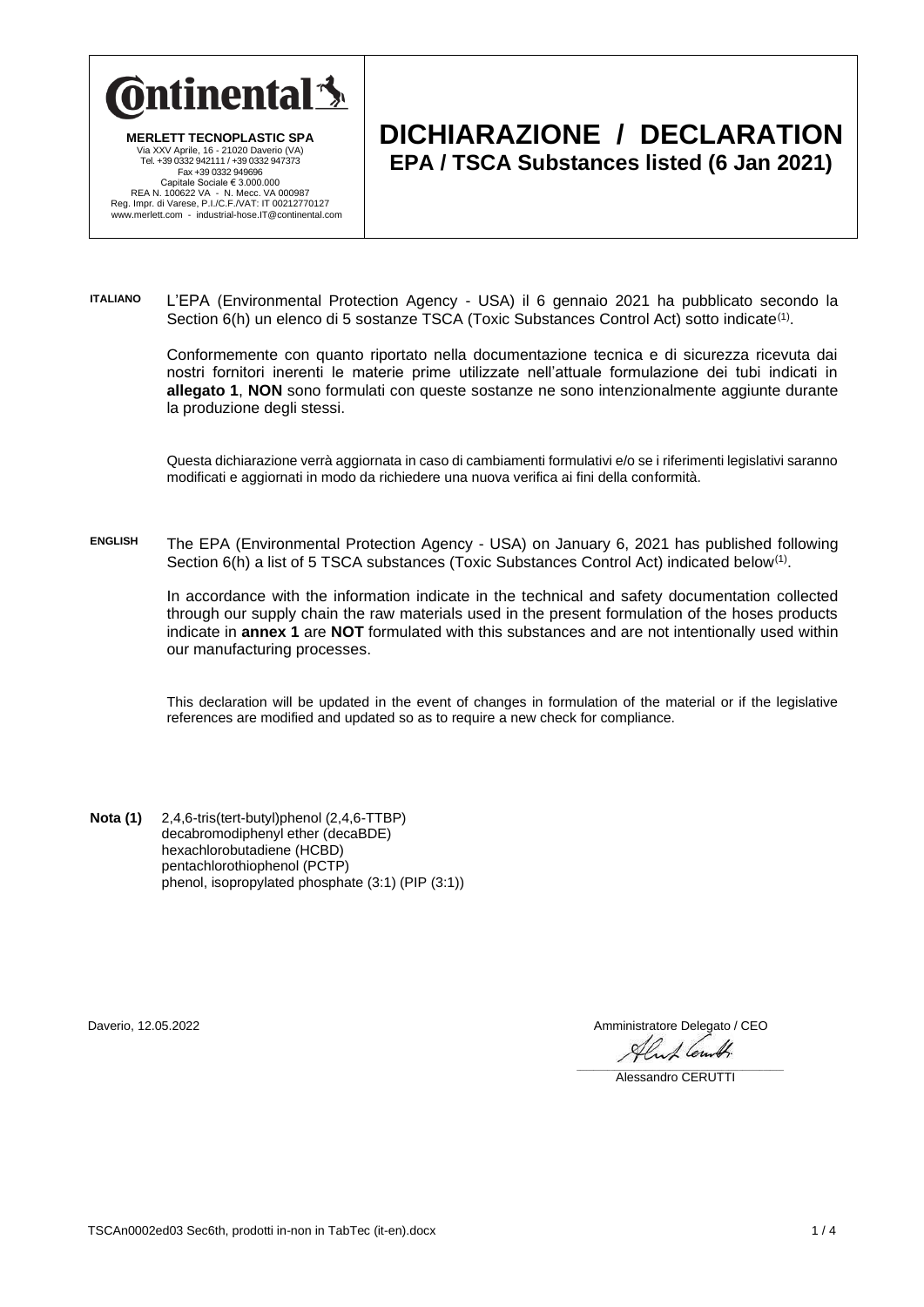

**MERLETT TECNOPLASTIC SPA** Via XXV Aprile, 16 - 21020 Daverio (VA) Tel. +39 0332 942111 / +39 0332 947373 Fax +39 0332 949696 Capitale Sociale € 3.000.000<br>REA N. 100622 VA - N. Mecc. VA 000987<br>Reg. Impr. di Varese, P.I./C.F./VAT: IT 00212770127<br>www.merlett.com - industrial-hose.IT@continental.com

## **DICHIARAZIONE / DECLARATION EPA / TSCA Substances listed (6 Jan 2021)**

|                          | Allegato / Annex n. 1                                |  |
|--------------------------|------------------------------------------------------|--|
| Codice/Code<br>9N1009-XB | <b>Descrizione/Description</b><br><b>AIR ELASTIC</b> |  |
|                          | <b>AIRFLEX L</b>                                     |  |
| 911002-00<br>911105      | <b>AIRFLEX LL</b>                                    |  |
|                          |                                                      |  |
| 911175<br>911194         | <b>AIRFLEX PU</b><br>ALABAMA                         |  |
| 911261                   | <b>AMERICA FLEX</b>                                  |  |
| 911275                   | AMERICA FLEX PESANTE                                 |  |
| 911101                   | <b>AMERICA OIL</b>                                   |  |
| 911189                   | AMERICA OIL ANTISTATICO                              |  |
| 915166                   | ARIA COMPR.20 BAR NE                                 |  |
| 911217                   | <b>ARIZONA ARCTIC</b>                                |  |
| 911243                   | ARIZONA ARCTIC ANTISTATICO                           |  |
| 911159                   | ARIZONA EXTREME ELASTIC                              |  |
| 911075                   | <b>ARIZONA SUPERELASTIC</b>                          |  |
| 911103                   | <b>ARIZONA SUPERELASTIC Antistatico</b>              |  |
| 911180                   | ARIZONA SUPERELASTIC UV                              |  |
| 913040                   | <b>ARMORVIN HNA</b>                                  |  |
| 912937                   | <b>ARMORVIN HNA FOOD</b>                             |  |
| 912970                   | <b>ARMORVIN HNA-I</b>                                |  |
| 913030                   | <b>ARMORVIN HNP</b>                                  |  |
| 912872                   | ARMORVIN PU PHF                                      |  |
| 913051                   | ARMORVIN SPEC.                                       |  |
| 912873                   | ARMORVIN Total PU OIL TPHF                           |  |
| 913039                   | ARMORVINPRESS                                        |  |
| 913038                   | ARMORVINPRESS PU                                     |  |
| 911072                   | <b>ATOFLEX PESANTE ANTISTATICO</b>                   |  |
| 911182-23                | ATOFLEX PESANTE ANTISTATICO PS                       |  |
| 918060                   | <b>BETA G2 MOPLEN</b>                                |  |
| 915181                   | <b>BEVAL AIR</b>                                     |  |
| 915182                   | <b>BEVAL GARDEN</b>                                  |  |
| 915183                   | <b>BEVAL MULTI</b>                                   |  |
| 9N1402-GG                | <b>BONZAI BUNA</b>                                   |  |
| 9N1059-03                | <b>BONZAI NO ABRASION</b>                            |  |
| 9N1129                   | <b>BONZAI PU AS</b>                                  |  |
| 9N1401                   | <b>BONZAI PU MIX</b>                                 |  |
| 9N1075                   | <b>BONZAI S.E.</b>                                   |  |
| 9N1103-GB                | <b>BONZAI S.E. AS</b>                                |  |
| 911237                   | CALIFORNIA PU ANT.                                   |  |
| 911045                   | CANADA ANTISTATICO                                   |  |
| 911034                   | COLORADO SUPERELASTIC                                |  |
| 918376                   | COR SEZ L                                            |  |
| 918210                   | <b>CORSEZ POOL</b>                                   |  |
| 926028                   | <b>COVER HOSE</b>                                    |  |
| 915126                   | CR SIL.RIC. AR.                                      |  |
| 926015                   | CRISTALLO                                            |  |
| 926014                   | CRISTALLO ATOSSICO SH.A 67                           |  |
| 911042                   | <b>DETROIT</b>                                       |  |
| 911229                   | DETROIT 200°C                                        |  |
| 915083                   | DRAGO BLU                                            |  |
| 918356                   | <b>DRAGON TAIL</b>                                   |  |
| 918358                   | DRAGON TAIL LEGGERO                                  |  |
| 911112                   | <b>ELEKTRO LEGGERA</b>                               |  |
| 911111                   | <b>ELEKTRO PESANTE</b>                               |  |
| 918010                   | EVA INDUSTRIAL                                       |  |

| Allegato / Annex n. 1 |                                            |  |
|-----------------------|--------------------------------------------|--|
| Codice/Code           | <b>Descrizione/Description</b>             |  |
| 918045                | EVA POOL N                                 |  |
| 918344                | EVA POOL N/V                               |  |
| 918020                | <b>EVAFLEX</b>                             |  |
| 918380                | <b>EVAFLEX COND. N/R</b>                   |  |
| 918030                | <b>EVAFLEX L</b>                           |  |
| 918345                | EVAFLEX L/SP NE 33X39,8                    |  |
| 744018                | EVAFLEX LD-PS (32x39 / 32x40)              |  |
| 918077                | EVAFLEX M                                  |  |
| 918117                | <b>EVAFLEX M/R</b>                         |  |
| 915131                | FIREHOSE AS 20BAR NE                       |  |
| 918319                | <b>FLEXOCOND</b>                           |  |
| 918346                | <b>FLEXOCOND P PLUS</b>                    |  |
| 918371                | FLEXOCOND P PLUS EX                        |  |
| 9N2808-GW             | <b>FLEXSAN</b>                             |  |
| 911021                | <b>FLORIDA</b>                             |  |
| 911125                | <b>FLORIDA LISCIO</b>                      |  |
| 915180                | GASOLIO COND. FET. AN.                     |  |
| 751070106443B         | GH.3/4 CON ALETTE T.CAR.GR.ANT             |  |
| 911087                | <b>GUAINA FLEXVINILE SP</b>                |  |
| 911039                | GUAINA FP 2000                             |  |
| 911099                | <b>GUAINA FX</b>                           |  |
| 911085                | <b>GUAINA PU</b>                           |  |
| 911226                | <b>GUAINA SUPER P/N</b>                    |  |
| 911093                | <b>GUAINA VINILFLEX N</b>                  |  |
| 911227                | GUAINA VINILFLEX N FONT.                   |  |
| 911164                | <b>GUAINA VINILPLANA</b>                   |  |
| 912977                | <b>IBERFLEX</b>                            |  |
| 912833                | <b>IBERFLEX FDA</b>                        |  |
| 911026                | <b>IDRO POOL</b>                           |  |
| 911123                | <b>IDROPOOL MARINE WASTE</b>               |  |
| 9N1074-03             | <b>INDUSTRIAL NO ABRASION</b>              |  |
| 9N1127-06             | INDUSTRIAL NO ABRASION SE AS               |  |
| 915081                | <b>JAMAICA L</b>                           |  |
| 915098                | <b>JAMAICA M</b>                           |  |
| 915152                | <b>JAMAICA M/L</b>                         |  |
| 915097                | <b>JAMAICA S</b>                           |  |
| 915119                | <b>JAMAICA S/L</b>                         |  |
| 913086-01             | <b>KL EST.PU/ET MM</b><br><b>NERO</b><br>X |  |
| 912933                | <b>KLL ESTEN.PU/ET</b>                     |  |
| 912929                | KLL ESTEN.PVC/V0                           |  |
| 911020                | LUISIANA                                   |  |
| 911260                | LUISIANA / I                               |  |
| 911158                | LUISIANA 2511 K                            |  |
| 911046                | LUISIANA ANTISTATICO                       |  |
| 911211                | LUISIANA ECO HFF                           |  |
| 911288                | LUISIANA ECO SOTT.                         |  |
| 911073                | LUISIANA EVS                               |  |
| 911204                | LUISIANA EXTREME                           |  |
| 911291                | LUISIANA OIL                               |  |
| 911066                | LUISIANA OL                                |  |
| 911187                | LUISIANA OL SUPERELASTIC                   |  |
| 911067                | LUISIANA OM                                |  |
| 911219                | LUISIANA OM / I                            |  |
| 912048                | LUISIANA OM OIL                            |  |
|                       |                                            |  |

TSCAn0002ed03 Sec6th, prodotti in-non in TabTec (it-en).docx 2 / 4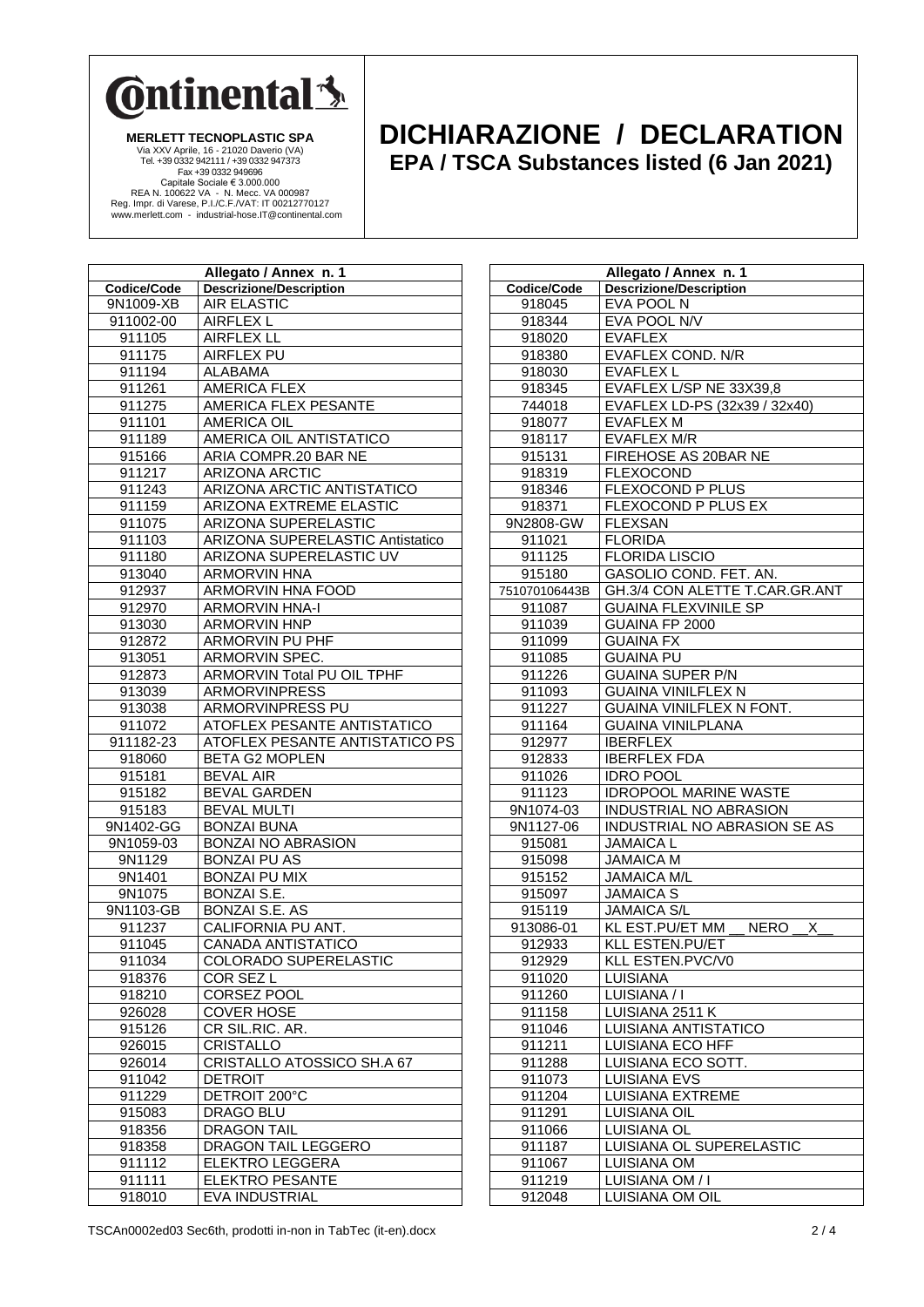

**MERLETT TECNOPLASTIC SPA** Via XXV Aprile, 16 - 21020 Daverio (VA) Tel. +39 0332 942111 / +39 0332 947373 Fax +39 0332 949696 Capitale Sociale € 3.000.000<br>REA N. 100622 VA - N. Mecc. VA 000987<br>Reg. Impr. di Varese, P.I./C.F./VAT: IT 00212770127<br>www.merlett.com - industrial-hose.IT@continental.com

## **DICHIARAZIONE / DECLARATION EPA / TSCA Substances listed (6 Jan 2021)**

| Allegato / Annex n. 1 |                                               |  |  |
|-----------------------|-----------------------------------------------|--|--|
| Codice/Code           | <b>Descrizione/Description</b>                |  |  |
| 911076                | LUISIANA OM SUPERELASTIC                      |  |  |
| 911231                | LUISIANA PU ANT. MAGG. ROSSO                  |  |  |
| 911184                | LUISIANA PU ANTISTATICO                       |  |  |
| 911296                | LUISIANA PU ANTISTATICO Z7                    |  |  |
| 911113-19             | LUISIANA SHP                                  |  |  |
| 911108                | LUISIANA SOTTOSTRATO INTERNO                  |  |  |
| 911022                | LUISIANA SUPERELASTIC                         |  |  |
| 911022-EK             | LUISIANA SUPERELASTIC TRAS.                   |  |  |
| 911172                | <b>MEDIFLEX</b>                               |  |  |
| 911221                | MEDIFLEX PES.                                 |  |  |
| 911117                | <b>MEDIUM</b>                                 |  |  |
| 9N1057-QA             | MEDIUM DUTY SE                                |  |  |
| 911212                | MEDIUM L 5038                                 |  |  |
| 912845                | METALFLEX /I SHORE 80                         |  |  |
| 912816                | <b>METALFLEX FOOD</b>                         |  |  |
| 912980                | METALFLEX I                                   |  |  |
| 911031                | <b>MONTANAL</b>                               |  |  |
| 911277                | <b>NEVADA PHF</b>                             |  |  |
| 9N1194                | <b>NEW GENERATION</b>                         |  |  |
| 9N1403-GG             | <b>NEW GENERATION BUNA</b>                    |  |  |
| 9N1404-GG             | <b>NEW GENERATION BUNA AS</b>                 |  |  |
| 9N1317                | <b>NEW GENERATION PU</b>                      |  |  |
| 9N1212-XN             | <b>NEW GENERATION SR</b>                      |  |  |
| 9N1006                | <b>NOVIAIR</b>                                |  |  |
| 9N1407-NN             | <b>NOVIAIR PU MIX</b>                         |  |  |
| 9N1306                | <b>NOVIAIR SI</b>                             |  |  |
| 9N1010                | <b>NOVIAIR SI UL</b>                          |  |  |
| 9N1031                | NOVIATOX EXTRA LIGHT                          |  |  |
| 9N1072-YA             | <b>NOVIATOX HEAVY AS</b>                      |  |  |
| 9N1016-CA             | NOVIATOX STANDARD<br><b>NOVIATOX STANDARD</b> |  |  |
| 9N1016-XA<br>9N1046   | <b>NOVIATOX STD AS</b>                        |  |  |
| 9N1319-NA             | <b>NOVICABLE</b>                              |  |  |
| 9N1157-XR             | <b>NOVIDRINK</b>                              |  |  |
| 9N2852-CC             | <b>NOVIFLEX</b>                               |  |  |
| 9N2833-XX             | <b>NOVIFLEX FDA</b>                           |  |  |
| 9N3045-CC             | <b>NOVIFLEX PHPHF</b>                         |  |  |
| 9N2829-CC             | NOVIFLEX PU PHF                               |  |  |
| 9N2977-CC             | <b>NOVIFLEX SE</b>                            |  |  |
| 9N2872-CR             | NOVIFLEX SE ROSSO                             |  |  |
| 9N2873-CC             | NOVIFLEX TOTAL PU OIL TPHF                    |  |  |
| 9N1235                | NOVIGREEN HEAVY                               |  |  |
| 9N1158                | <b>NOVIGREEN SR</b>                           |  |  |
| 9N1025-TA             | <b>NOVIGREEN STANDARD</b>                     |  |  |
| 9N1066-XG             | NOVIGREEN STANDARD TR                         |  |  |
| 9N1076                | NOVIGREEN STD SE TR                           |  |  |
| 9N1117                | <b>NOVIGREY SE</b>                            |  |  |
| 9N3055                | NOVIMETAL PU                                  |  |  |
| 9N2831-XX             | NOVIMETAL PU LR                               |  |  |
| 9N3057                | NOVIMETAL PU LR M                             |  |  |
| 9N3058-GX             | NOVIMETAL PU M L V2                           |  |  |
| 9N3053-XX             | NOVIMETAL PU SM                               |  |  |
| 9N3009-GX             | NOVIMETAL PVC L                               |  |  |
| 9N1040-GA             | NOVINDUSTRIAL                                 |  |  |
| 9N1101-BA             | <b>NOVIOIL</b>                                |  |  |

| Allegato / Annex n. 1 |                                  |  |
|-----------------------|----------------------------------|--|
| Codice/Code           | <b>Descrizione/Description</b>   |  |
| 9N1189-BA             | <b>NOVIOIL AS</b>                |  |
| 9N1408-XW             | <b>NOVIVENT PE KTW</b>           |  |
| 9N1015                | NOVIVENT PU                      |  |
| 9N1003-XG             | NOVIVENT PU/M                    |  |
| 9N1004                | NOVIVENT PU ANTI UV              |  |
| 9N1017-XA             | NOVIVENT PU AS                   |  |
| 9N1005                | NOVIVENT PU ET / M SOFT          |  |
| 9N1302                | NOVIVENT PU HEAVY UV             |  |
| 9N1007-SS             | NOVIVENT PU L                    |  |
| 9N1123-WA             | <b>NOVIYACHT</b>                 |  |
| 913016                | <b>ONDASPIR DX</b>               |  |
| 913012                | <b>ONDASPIR SX</b>               |  |
| 912501                | OREFLEX PU ANTISTATICO UL 94 V2  |  |
| 911010                | <b>OREGON</b>                    |  |
| 911223-01             | OREGON L NERO                    |  |
| 911005                | <b>OREGON LL</b>                 |  |
| 911230-HL             | OREGON P                         |  |
| 911279                | OREGON PE HF/TPHF                |  |
| 911245                | OREGON PESANTE SUPERELASTIC      |  |
| 911015                | OREGON PU EST                    |  |
| 911003                | OREGON PU ET                     |  |
| 911011                | OREGON PU ET ANTISTATICO         |  |
| 911302                | OREGON PU P ANTI UV              |  |
| 911196                | OREGON PU P EST ANTISTATICO      |  |
| 911308                | OREGON PU PS EXTRA               |  |
| 911148                | OREGON PU PS SPIRALE Maggiorata  |  |
|                       | OREGON SUPER LIGHT               |  |
| 911214                | PLURIFLEX SPECIALE               |  |
| 911154                |                                  |  |
| 911220                | PLURIFLEX SUPERELASTIC NERO      |  |
| 915133                | POLIPO 15 BAR OIL                |  |
| 915076                | POLIPO SP 10 BAR<br>POWER BRIDGE |  |
| 926022                |                                  |  |
| 912863                | PU PLUS HM/RM DX RIGA AZZ.       |  |
| 911209                | <b>QUADRA POOL</b>               |  |
| 915185                | RAG.TOT.PU FLEX C801             |  |
| 915164                | RAGNO ACQUA 15 BAR               |  |
| 915150                | RAGNO AIR 20 BAR                 |  |
| 915111                | RAGNO ANT ECO C364               |  |
| 915113                | RAGNO ANT SKIN NE/GI             |  |
| 915186                | RAGNO ANT.CR N.A.                |  |
| 915010                | RAGNO ANTIGELO                   |  |
| 915020                | RAGNO ANTIGELO CR                |  |
| 915202                | RAGNO ANTIGELO CR FDA            |  |
| 915205                | RAGNO ANTIGELOCR BC C296         |  |
| 915020                | RAGNO CR                         |  |
| 915057                | RAGNO CR 15 BAR                  |  |
| 915204                | RAGNO CR B C421/ROSSO            |  |
| 915206-8Q             | RAGNO CR C563 ROSSO              |  |
| 915138                | RAGNO CR SH 70                   |  |
| 915014                | RAGNO CR SPEC C/421              |  |
| 915154                | RAGNO HYG.H2O                    |  |
| 915174                | <b>RAGNO ISO 1401</b>            |  |
| 915046                | RAGNO N 20 BAR                   |  |
| 915048                | RAGNO N 40 BAR                   |  |
| 915005                | RAGNO POLIURETANO                |  |

TSCAn0002ed03 Sec6th, prodotti in-non in TabTec (it-en).docx 3/4